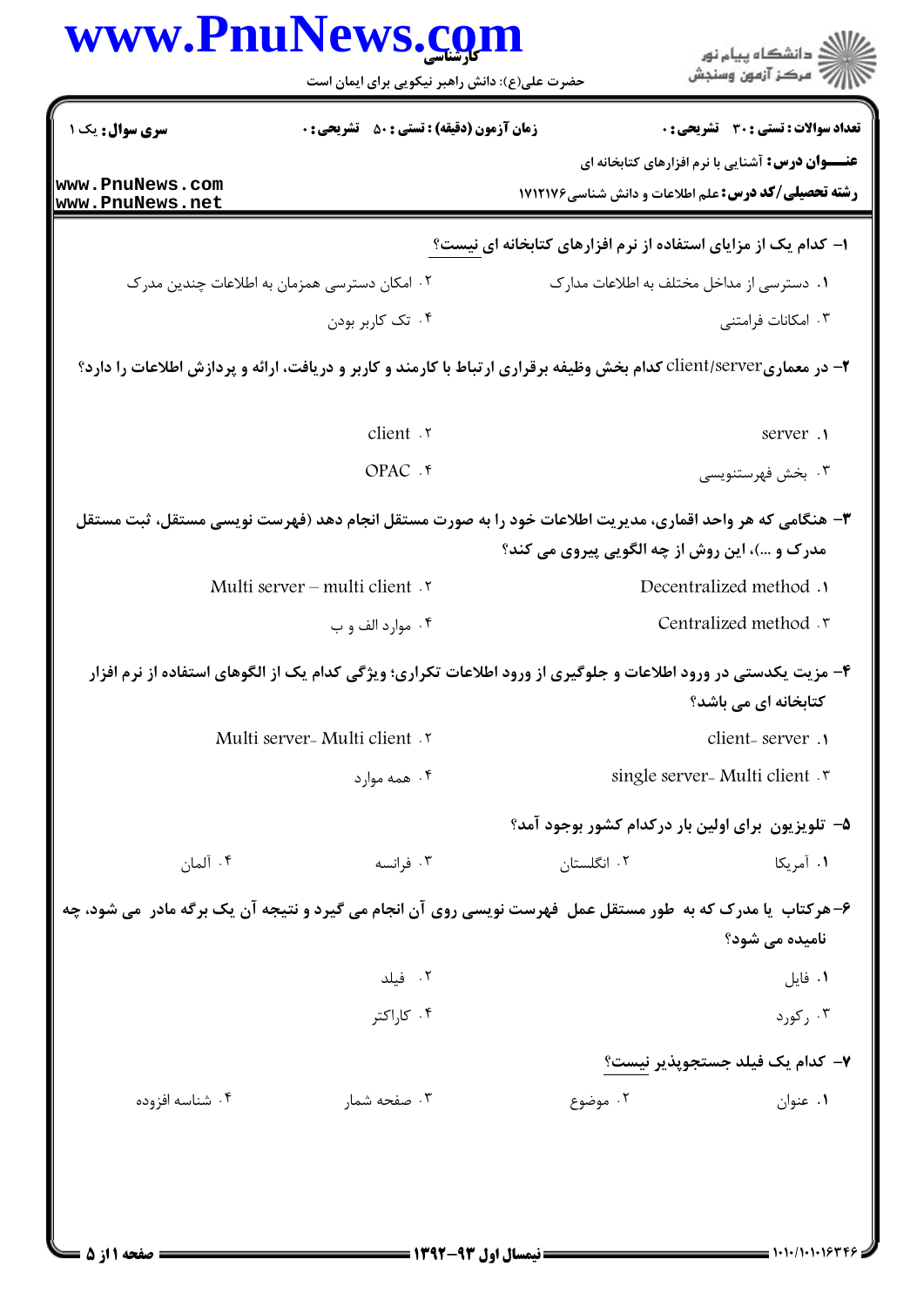|                 | حضرت علی(ع): دانش راهبر نیکویی برای ایمان است                                                                                                                                                              | ان دانشگاه پيام نور<br>اس مرکز آزمون وسنجش                                                                             |
|-----------------|------------------------------------------------------------------------------------------------------------------------------------------------------------------------------------------------------------|------------------------------------------------------------------------------------------------------------------------|
|                 |                                                                                                                                                                                                            |                                                                                                                        |
| سری سوال: ۱ یک  | <b>زمان آزمون (دقیقه) : تستی : 50 ٪ تشریحی : 0</b>                                                                                                                                                         | تعداد سوالات : تستى : 30 ٪ تشريحي : 0                                                                                  |
| www.PnuNews.com |                                                                                                                                                                                                            | <b>عنـــوان درس:</b> آشنایی با نرم افزارهای کتابخانه ای<br><b>رشته تحصیلی/کد درس:</b> علم اطلاعات و دانش شناسی ۱۷۱۲۱۷۶ |
| www.PnuNews.net |                                                                                                                                                                                                            | ۸– فیلد عنوان دریک فهرست برگه جزء کدام یک از انواع ً فیلدها می باشد؟                                                   |
|                 | ٠٢ فيلد اجباري يكتا                                                                                                                                                                                        | ۰۱ فیلد معمولی                                                                                                         |
|                 | ۰۴ فیلد اجباری                                                                                                                                                                                             | ۰۳ فیلد تکرار پذیر                                                                                                     |
|                 | ۹– برای رعایت یکدستی هنگام ورود اطلاعات موضوع های فارسی از چه فایل کمکی در نرم افزارهای کتابخانه ای استفاده                                                                                                | شده است؟                                                                                                               |
|                 | ۰۲ بانک واژگان نرم افزار                                                                                                                                                                                   | ۰۱ فهرست مستند مشاهير                                                                                                  |
|                 | ۰۴ قالب مارک                                                                                                                                                                                               | ۰۳ سرعنوان های موضوعی فارسی                                                                                            |
|                 | ∙ا− برای رعایت یکدستی هنگام ورود اطلاعات سرشناسه های کتابهای فارسی از کدام مورد می توان استفاده کرد؟                                                                                                       |                                                                                                                        |
|                 | ۰۲ مستند مشاهير                                                                                                                                                                                            | ۰۱ سرعنوانهای موضوعی فارسی                                                                                             |
|                 | ۰۴ موارد ب و ج                                                                                                                                                                                             | ٠٣ كتابشناسي ملي ايران                                                                                                 |
|                 | 11- برای تبادل اطلاعات در نرم افزارهای کتابخانه ای، بدون ورود مجدد اطلاعات می توان چند رکورد را به نرم افزارهای<br>کتابخانه ای که از استاندارد مورد اشاره بهره می برند انتقال داد، این استاندارد کدام است؟ |                                                                                                                        |
|                 |                                                                                                                                                                                                            |                                                                                                                        |
|                 | ۰۲ استاندا <sub>ر</sub> د ۲۷۰۹ ISO                                                                                                                                                                         | Z39.50 .1                                                                                                              |
|                 | ۴. استاندارد Tag Format                                                                                                                                                                                    | DHTML . ٣                                                                                                              |
|                 | ١٢- از چه طريق مي توان اطلاعات عضو را بدون استفاده از صفحه كليد به نرم افزار وارد نمود؟                                                                                                                    |                                                                                                                        |
|                 | ۰۲ با تولید بارکد لیبل                                                                                                                                                                                     | ۰۱ با تولید تگ RFID                                                                                                    |
|                 | ۰۴ با تولید بارکد عضویت                                                                                                                                                                                    | ۰۳ با تولید خروجی استاندارد                                                                                            |
|                 |                                                                                                                                                                                                            |                                                                                                                        |
|                 |                                                                                                                                                                                                            | ۰۱ تگ های RFIDهمیشه قابلیت بارها نوشتن اطلاعات را دارند.                                                               |
|                 |                                                                                                                                                                                                            | ۰۲ سیستمهای RFID به تنهایی هیچ ارزشی ندارد.                                                                            |
|                 |                                                                                                                                                                                                            | ۰۳ مهمترین عامل اختلاف بین تگهای RFID، فرکانس کار آنها می باشد.                                                        |
|                 |                                                                                                                                                                                                            | ۴ . عدم نیاز به دید خط مستقیم مزیت بزرگی برای RFID است.                                                                |
|                 |                                                                                                                                                                                                            | ۱۳- کدام گزینه در مورد سیستم های RFID صحیح نیست؟<br>۱۴– این عملگر مشابه عمل اشتراک دو مجموعه می باشد؟                  |

1.1./1.1.1634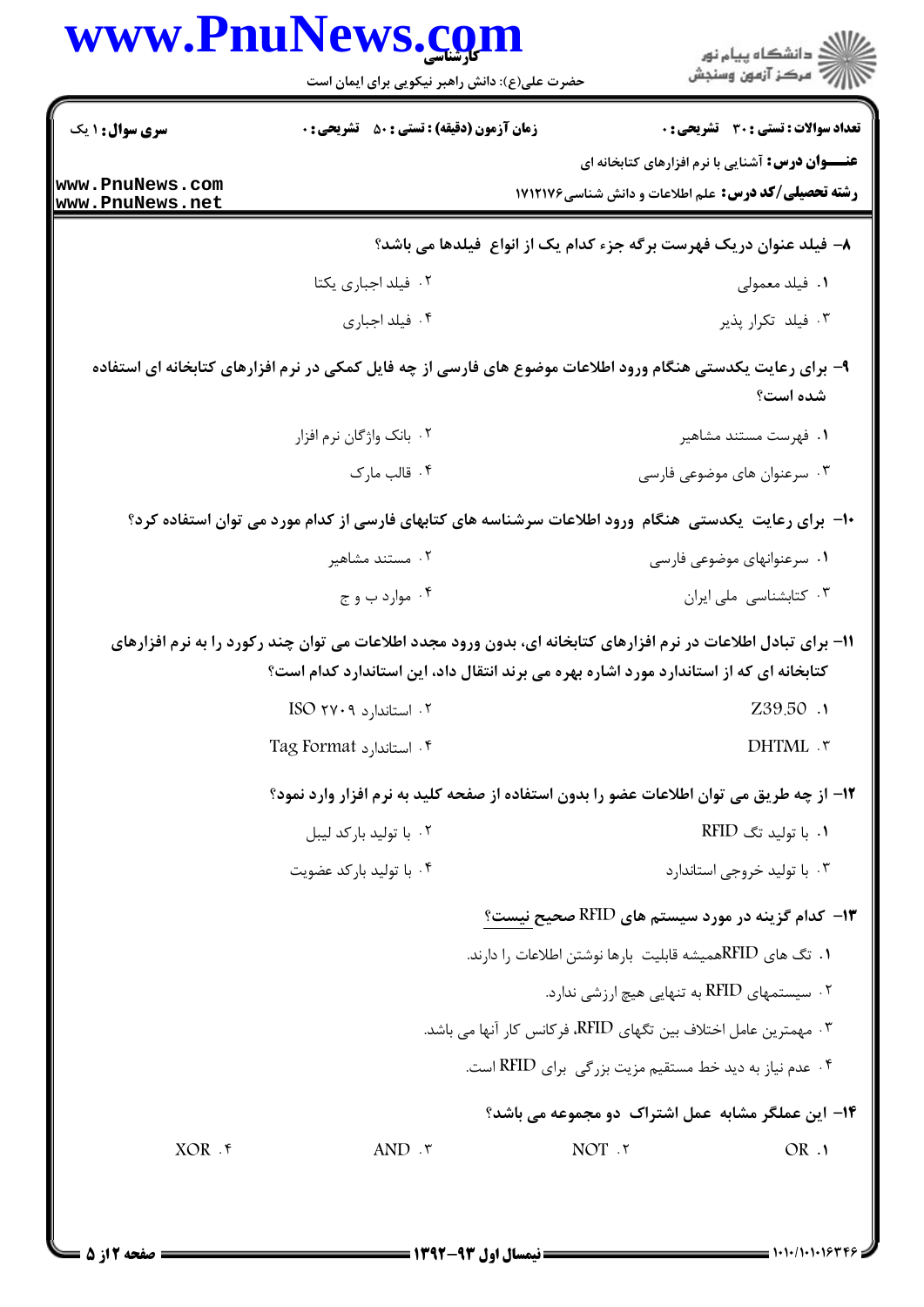|                                    | www.PnuNews.com                                                                                                       |                                                                        |                                                                                                                       |
|------------------------------------|-----------------------------------------------------------------------------------------------------------------------|------------------------------------------------------------------------|-----------------------------------------------------------------------------------------------------------------------|
|                                    | حضرت علی(ع): دانش راهبر نیکویی برای ایمان است                                                                         |                                                                        | ر<br>پر دانشگاه پيام نور<br>پر                                                                                        |
| <b>سری سوال : ۱ یک</b>             | <b>زمان آزمون (دقیقه) : تستی : 50 ٪ تشریحی : 0</b>                                                                    |                                                                        | <b>تعداد سوالات : تستی : 30 ٪ تشریحی : 0</b>                                                                          |
| www.PnuNews.com<br>www.PnuNews.net |                                                                                                                       |                                                                        | <b>عنـــوان درس:</b> آشنایی با نرم افزارهای کتابخانه ای<br><b>رشته تحصیلی/کد درس:</b> علم اطلاعات و دانش شناسی1۷۱۲۱۷۶ |
|                                    | ۱۵– این عملگر هرگاه بین دو عبارت جستجو قرار گیرد برای آنها تقدم و تأخر قائل می شود؟                                   |                                                                        |                                                                                                                       |
|                                    | ۰۲ کوتاه سازی                                                                                                         |                                                                        | ۰۱ بولی                                                                                                               |
|                                    | ۰۴ مجاورت                                                                                                             |                                                                        | ۰۳ عبارت                                                                                                              |
|                                    |                                                                                                                       | ۱۶- جستجوی عبارتی در نرم افزارهای کتابخانه ای چگونه امکانپذیر می باشد؟ |                                                                                                                       |
|                                    | ۰۲ قرار دادن + بين كلمات عبارت                                                                                        | ۰۱ قرار دادن عملگر OR بين كلمات عبارت                                  |                                                                                                                       |
|                                    | ۰۴ جستجو در فیلد آزاد                                                                                                 | ۰۳ قرار دادن عبارت در گیومه                                            |                                                                                                                       |
|                                    | ۱۷– این عملگر وقتی در انتهای یک عبارت قرار گیرد، رکوردهایی که شامل عبارت باشد یا با آن عبارت آغاز شود را بازیابی می   |                                                                        | كند؟                                                                                                                  |
| $AND .$ *                          | OR .r                                                                                                                 | Adjacent .                                                             | Truncation .                                                                                                          |
|                                    | ۱۸– تابلو اعلانات که در OPAC برای آگاهی از اخبار کتابخانه ها، ساعات کار و… وجود دارد، کدام است؟                       |                                                                        |                                                                                                                       |
| BBS.                               | reader .r                                                                                                             | <b>Venadiagram</b> ۲                                                   | RFID.                                                                                                                 |
|                                    |                                                                                                                       | 1۹- Supplements شامل کدام یک از انواع مختلف مواد کتابخانه ای می باشد؟  |                                                                                                                       |
|                                    | ۰۲ تکمله ها                                                                                                           |                                                                        | ٠١. تک نگاشته ها                                                                                                      |
|                                    | ۰۴ یادداشتها                                                                                                          |                                                                        | ۰۳ گزارشات حقوقی                                                                                                      |
|                                    | <b>۴۰</b> - طراحی شلوغ رابط گرافیکی و منطقی نبودن جایگیری گزینه ها از ویژگیهای کدام یک از نرم افزارهای کتابخانه ای می |                                                                        | باشد؟                                                                                                                 |
| ۰۴ گنجىنە                          | ۰۳ پاسارگاد                                                                                                           | ۰۲ ماوا                                                                | ۰۱ سیمرغ                                                                                                              |
|                                    | <b>۲۱</b> - بازیابی ناخواسته هم نویسه ها، از موارد بسیار رایج ریزش کاذب است، دلیل آن کدام است؟                        |                                                                        |                                                                                                                       |
|                                    | ۰۲ جستجو در فیلد آزاد                                                                                                 |                                                                        | ٠١ استفاده از علمگر بريده نويسى                                                                                       |
|                                    | ۰۴ اشتباه تايپى                                                                                                       |                                                                        | ۰۳ ورود اطلاعات در فیلد اشتباه                                                                                        |
|                                    |                                                                                                                       | ۲۲- کدام گزینه از دلایل استفاده از عملگر بریده نویسی است؟              |                                                                                                                       |
|                                    |                                                                                                                       |                                                                        | ۰۱ جستجو با جامعیت بیشتر                                                                                              |
|                                    |                                                                                                                       |                                                                        | ٠٢ جستجو با مانعيت بيشتر                                                                                              |
|                                    |                                                                                                                       |                                                                        | ۰۳ جستجوی هم نویسه ها                                                                                                 |
|                                    |                                                                                                                       | ۰۴ جستجوی بیشتر واژه هم ریشه با عملگر OR بین واژه ها $\cdot$           |                                                                                                                       |
| ا صفحه ۱۳ از ۵                     |                                                                                                                       | ــــ نیمسال اول ۹۳-۱۳۹۲                                                |                                                                                                                       |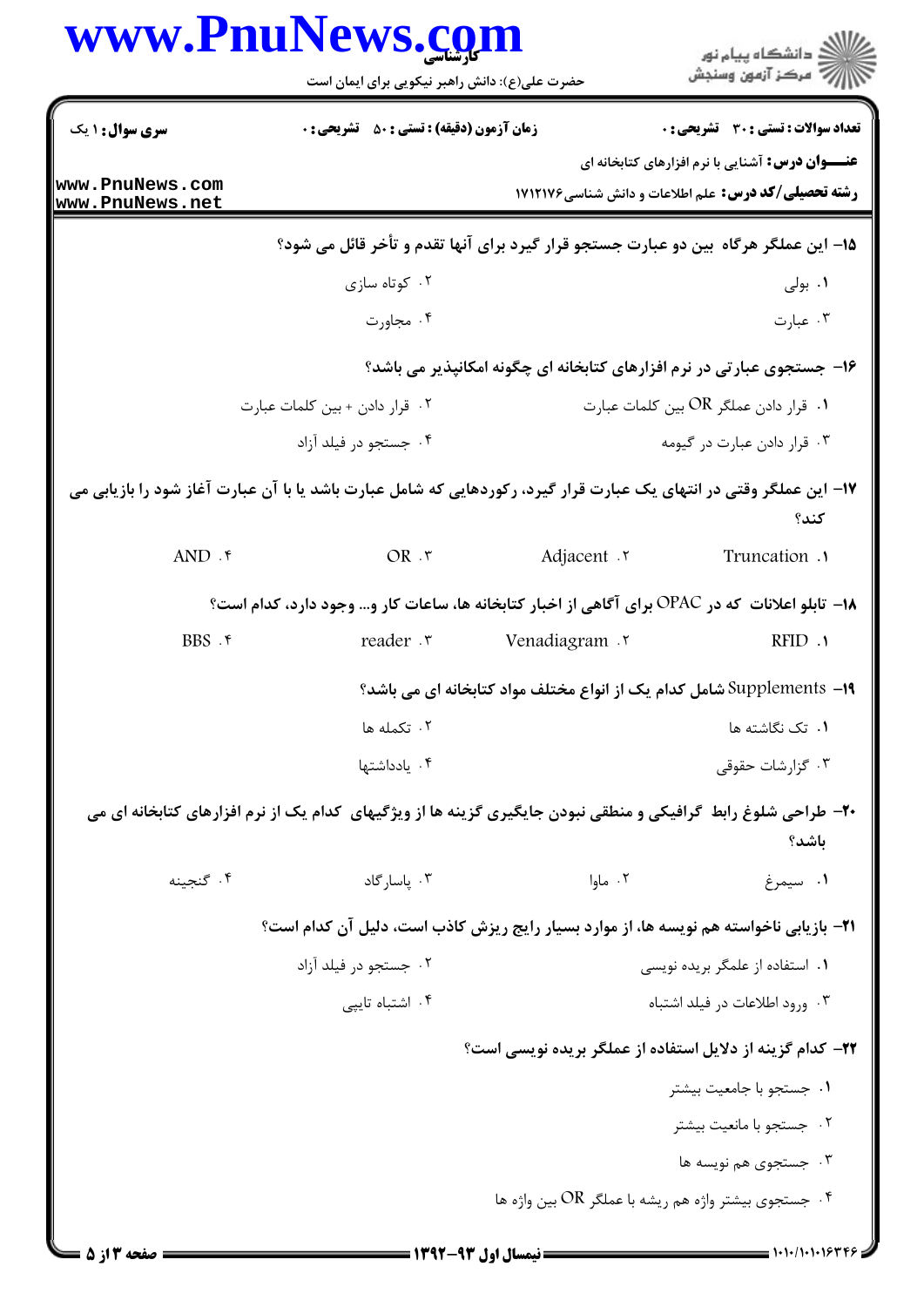|                                    | www.Pnulvews.com<br>حضرت علی(ع): دانش راهبر نیکویی برای ایمان است | ڪ دانشڪاه پيام نور<br>ر∕ آزمون وسنڊش                                                                                                   |
|------------------------------------|-------------------------------------------------------------------|----------------------------------------------------------------------------------------------------------------------------------------|
| <b>سری سوال : ۱ یک</b>             | <b>زمان آزمون (دقیقه) : تستی : 50 ٪ تشریحی : 0</b>                | <b>تعداد سوالات : تستی : 30 ٪ تشریحی : 0</b>                                                                                           |
| www.PnuNews.com<br>www.PnuNews.net |                                                                   | <b>عنـــوان درس:</b> آشنایی با نرم افزارهای کتابخانه ای<br><b>رشته تحصیلی/کد درس:</b> علم اطلاعات و دانش شناسی1۷۱۲۱۷۶                  |
|                                    |                                                                   | ۲۳– از سال ۱۹۹۷ به بعد امکان دستیابی به رکوردهای جدید کتابخانه کنگره از طریق کدام گزینه امکان پذیر است؟                                |
|                                    | ۰۲ از طریق ارتباط پیوسته                                          | ٠١. پايگاه اطلاعاتى CD MARC                                                                                                            |
|                                    | ۰۴ مورد ب وج                                                      | world cat .r                                                                                                                           |
|                                    |                                                                   | <b>۲۴</b> - کدام یک از اصطلاحنامه های زیر فاقد ملزومات اصلی اصطلاحنامه می باشد؟                                                        |
|                                    | ٠٢ اصطلاحنامه علم اطلاع رساني و دكومانتاسيون                      | ۰۱ اصطلاحنامه فرهنگی فارسی                                                                                                             |
|                                    | ۰۴ اصطلاحنامه نما                                                 | ۰۳ اصطلاحنامه توسعه فرهنگی آسیا                                                                                                        |
|                                    |                                                                   | <b>۲۵</b> – کدام گزینه درست نیست؟                                                                                                      |
|                                    | ۰۲ در تزاروس ها اصطلاحات اخص بیشتر به کار رفته است                | ۰۱ تزاروس ها فاقد ساختار سلسله مراتبی اند                                                                                              |
|                                    | ۰۴ تزاروس ها بیشتر گرایش به زبان طبیعی دارند                      | ٠٣ در تزاروس ها ارجاع خاص به عام داريم                                                                                                 |
|                                    |                                                                   | ۲۶– سازمان بین المللی استاندارد کدام مورد را به منزله استاندارد بین المللی تبادل اطلاعات کتابشناختی منتشر کرد؟                         |
|                                    | ۰۲ استاندارد ISO2709                                              | ۰۱ استاندارد Tag format                                                                                                                |
|                                    | ۴. استاندارد ISO 9001                                             | ۰۳ استاندارد MARC                                                                                                                      |
|                                    |                                                                   | <b>۲۷</b> – قالب دستنامه مرجع UNISIST تولید کدام سازمان است و از چه استانداردی استفاده می کند؟                                         |
|                                    | ٢. ايفلا، ISO2709                                                 | 1. ايفلا، Z39.50                                                                                                                       |
|                                    | ۴. يونسكو-ISO2709                                                 | ۰۳ يونسكو، Tag Format                                                                                                                  |
|                                    |                                                                   | <b>۲۸- بلوک ۲ از پایگاه رده بندی یونی مارک کدام گزینه می باشد؟</b>                                                                     |
|                                    | ۰۲ بلوک شناسایی                                                   | ۰۱ بلوک یادداشتها                                                                                                                      |
|                                    | ۰۴ بلوک نگاه کنید به                                              | ۰۳ بلوک سرعنوان                                                                                                                        |
|                                    |                                                                   | ۲۹- کدام سازمان و در چه سالی قالب مارک را به عنوان مبنایی برای استاندارد بین المللی ذخیره و بازیابی اطلاعات<br>کتابشناختی در نظر گرفت؟ |
|                                    | ۰۲ سازمان تحقیقات و توسعه ملی آمریکا، ۱۹۸۷                        | ۰۱ سازمان استاندارد اطلاعات ملی آمریکا، ۱۹۷۴                                                                                           |
|                                    | ۰۴ سازمان حمایت از اختراعات و اکتشافات آمریکا، ۱۹۷۴               | ۰۳ سازمان تحقیقات و توسعه ملی آمریکا، ۱۹۸۸                                                                                             |
|                                    |                                                                   |                                                                                                                                        |

 $\blacksquare$